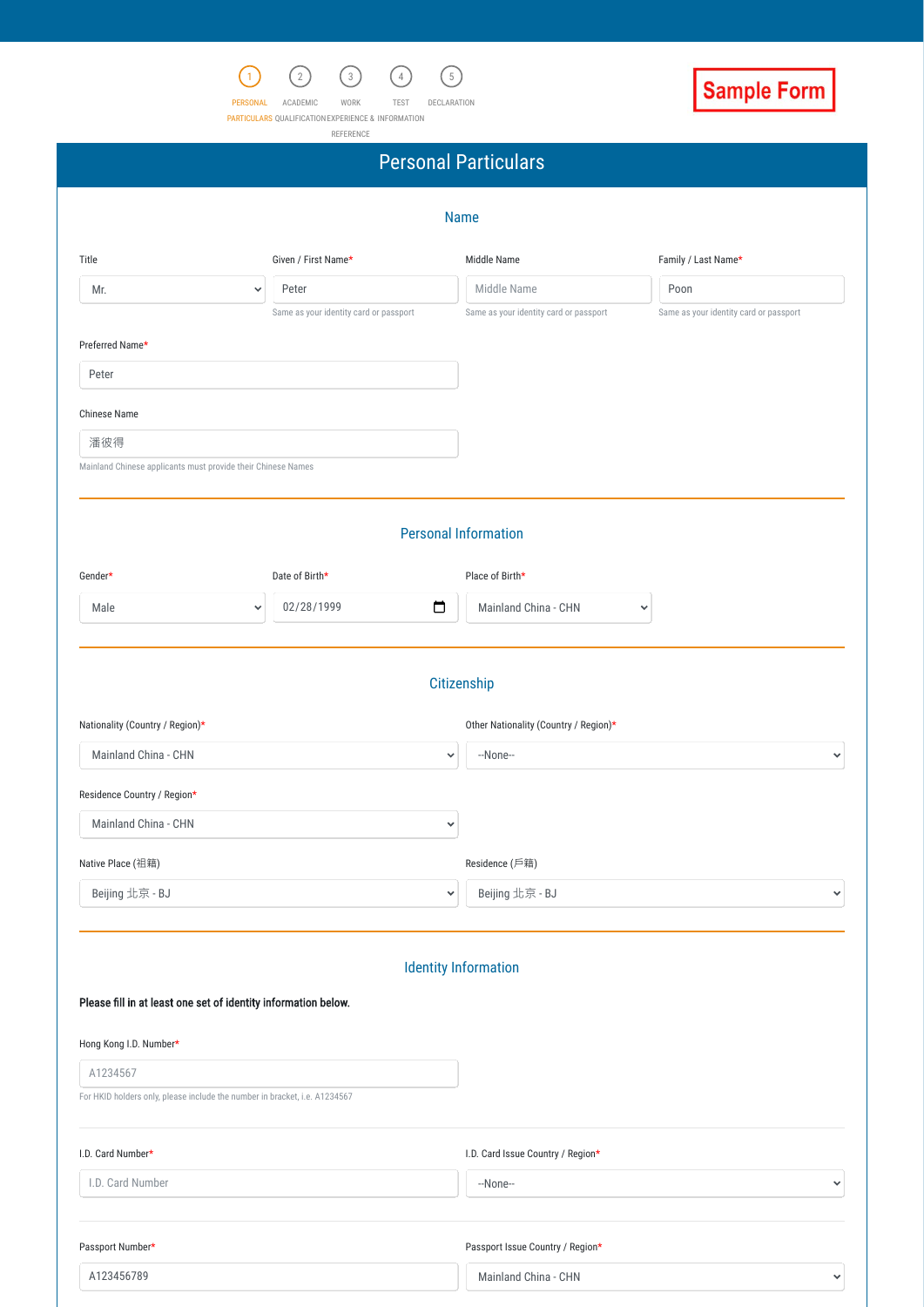

|                                                                    |           | Visa                       |
|--------------------------------------------------------------------|-----------|----------------------------|
| Do you need a student visa or entry permit to study in Hong Kong?* |           |                            |
| $\mathsf Y$                                                        |           | $\checkmark$               |
| The document you will present to enter Hong Kong?*                 |           |                            |
| --None--                                                           |           | $\checkmark$               |
|                                                                    |           |                            |
|                                                                    |           | <b>Contact Information</b> |
|                                                                    |           | Email                      |
| Primary Email                                                      |           | Other Email                |
| peterpoon@hkustmba.com                                             |           | Secondary Email            |
|                                                                    |           |                            |
|                                                                    |           | <b>Contact Number</b>      |
| Home*                                                              |           |                            |
| 852                                                                | Area Code | 987654321                  |
| Office / Daytime*                                                  |           |                            |
| 852                                                                | Area Code | 987654321                  |
| Mobile*                                                            |           |                            |
| 852                                                                | Area Code | +123456789                 |
|                                                                    |           |                            |
|                                                                    |           | <b>Address</b>             |
| Street 1*                                                          |           |                            |
| Apt H70, South Bay Close                                           |           |                            |
| Street 2                                                           |           |                            |
| South Bay Villias                                                  |           |                            |
| $City^{\star}$                                                     |           | State                      |
| Repulse Bay                                                        |           | State                      |

| Hong Kong SAR - HKG | 0000000<br>$\overline{\phantom{a}}$                  |
|---------------------|------------------------------------------------------|
|                     | Please input "00000" if you don't have the Zip Code. |
|                     |                                                      |

© 2021 Copyright HKUST Business School. All rights reserved.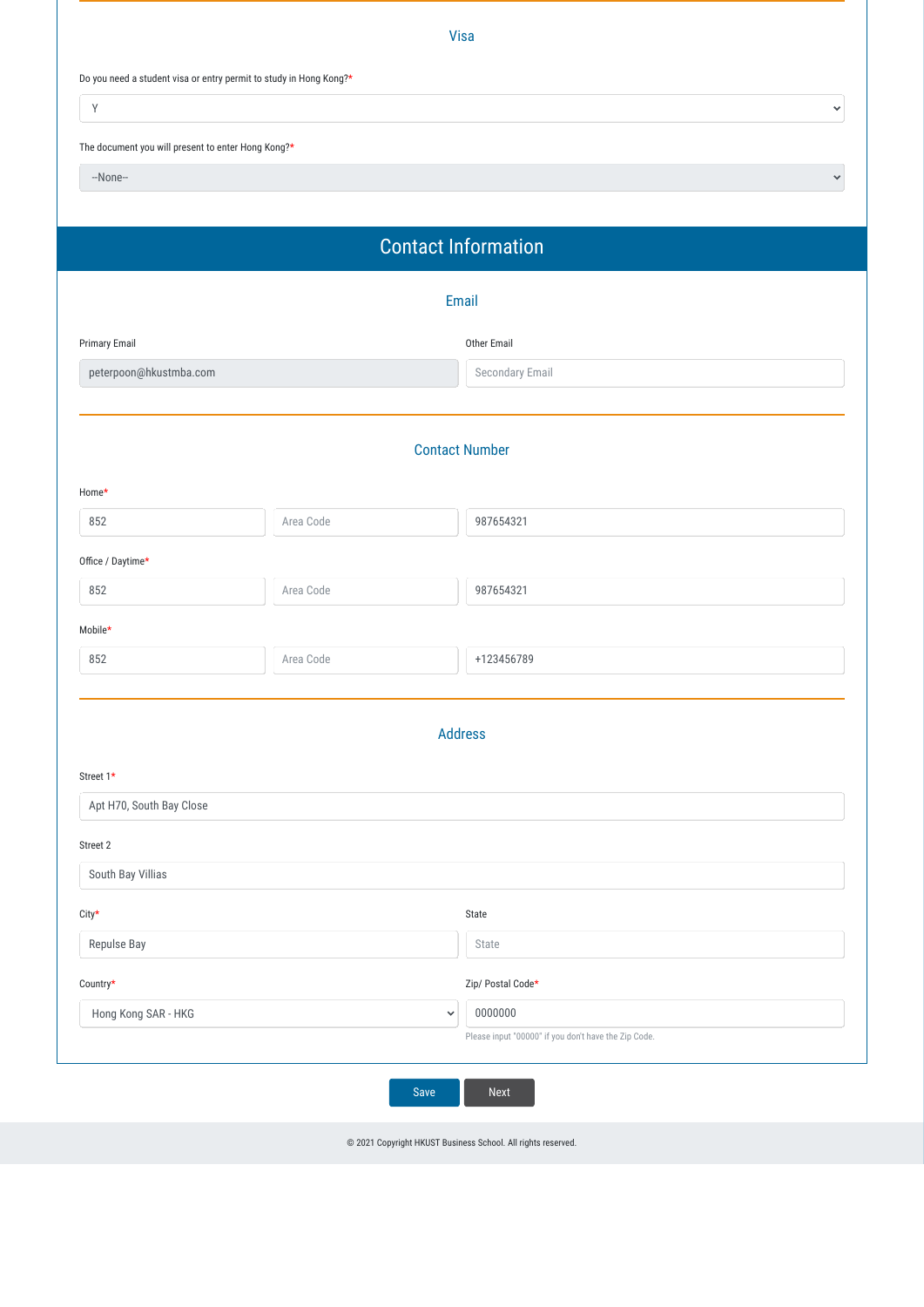

PERSONAL ACADEMIC

PARTICULARS QUALIFICATION EXPERIENCE & INFORMATION



REFERENCE

Please list your education history in reverse chronological order (i.e. please list your latest degree first)

|                                                       | <b>Academic Qualification 1</b>            |
|-------------------------------------------------------|--------------------------------------------|
| Qualification Type*                                   | Country/Region*                            |
| Undergraduate Qualification<br>$\checkmark$           | <b>United States - USA</b><br>$\checkmark$ |
| University*                                           | Others                                     |
| Aalto University                                      | Other                                      |
| Study Mode*                                           | Education Level*                           |
| Full-time - F<br>$\checkmark$                         | <b>Bachelor Degree</b><br>$\checkmark$     |
| Current Program Status*                               | Current Year of Study*                     |
| Graduated - G<br>$\checkmark$                         | --None--<br>$\checkmark$                   |
| Is the Program Completed?*                            | Program Duration (Years)*                  |
| Y<br>$\checkmark$                                     | $\overline{4}$                             |
| Program Commencement Date*                            | Program Complete Date*                     |
| $\Box$<br>01/22/2010                                  | □<br>06/01/2015                            |
| Major Category*                                       | Other Major Category                       |
| <b>Business (including Economics)</b><br>$\checkmark$ | Other                                      |
| Major*                                                |                                            |
| Accounting                                            |                                            |
| Degree Award*                                         | Other Degree Award                         |
| <b>BBA</b><br>$\checkmark$                            | Other Degree Awarded                       |
| Degree Award Date*                                    |                                            |
| $\Box$<br>07/12/2015                                  |                                            |
| Graduation Score*                                     | CGPA / Final Score*                        |

| GPA<br>$\checkmark$                    | out of<br>4.00<br>3.50            |
|----------------------------------------|-----------------------------------|
| Honors / Award Classification*         | Medium of instruction (Language)* |
| First Class Honors - F<br>$\checkmark$ | English                           |
| <b>Delete</b>                          |                                   |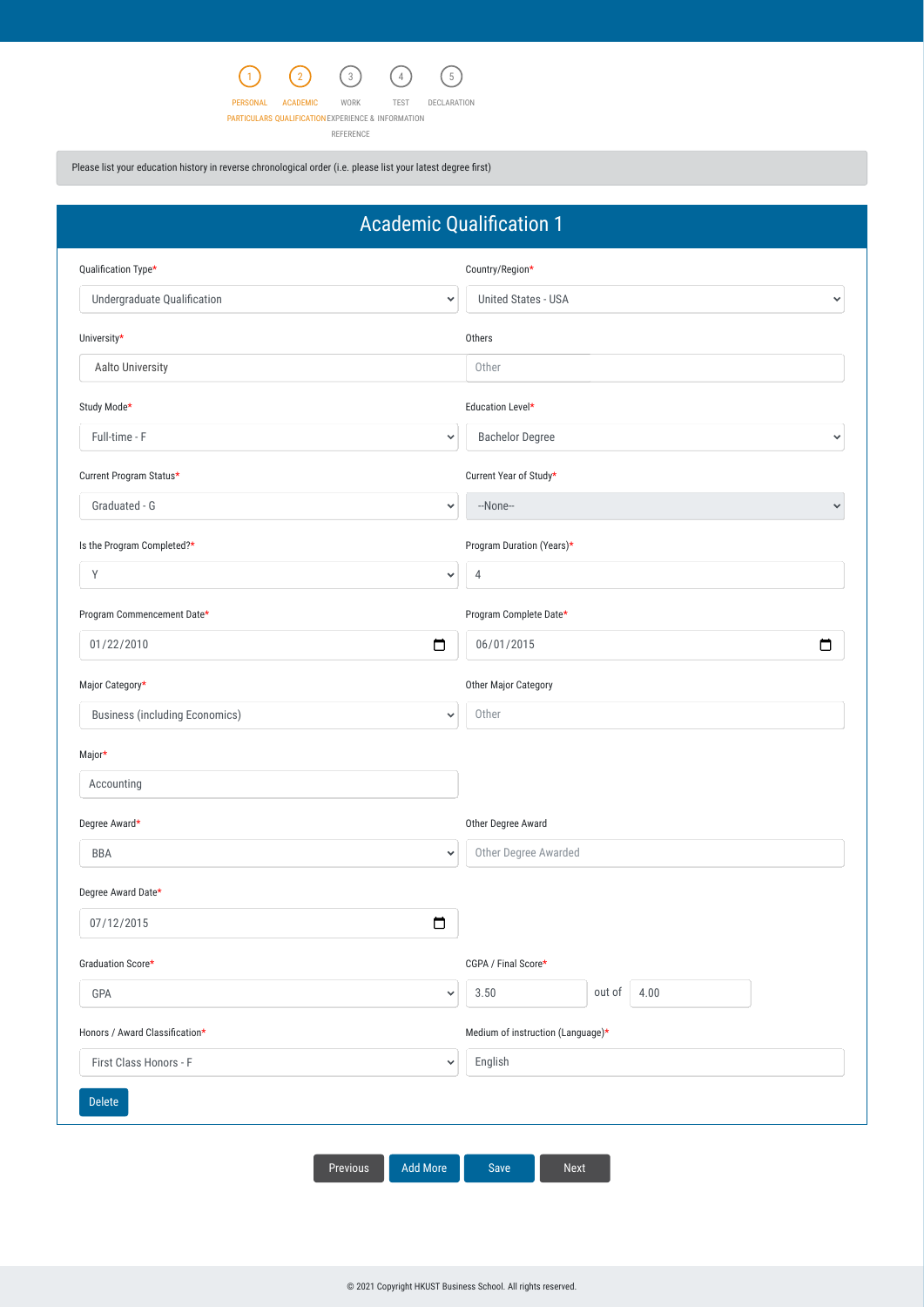

PERSONAL ACADEMIC WORK TEST DECLARATION

PARTICULARS QUALIFICATION EXPERIENCE & INFORMATION

REFERENCE

Please list the FULL history of your work experience in reverse chronological order (i.e. current job first)

| 800 Harbor Road            |                                |  |
|----------------------------|--------------------------------|--|
| $City*$                    | State                          |  |
| Hong Kong                  |                                |  |
| Country / Region*          | Zip / Postal Code (if any)     |  |
| Hong Kong SAR - HKG        | $\checkmark$                   |  |
|                            |                                |  |
| Annual Salary in HKD*      |                                |  |
| 700000                     |                                |  |
| <b>Compensation Nature</b> | Additional Compensation in HKD |  |

|                                                                         | <b>Work Experience 1</b>     |                              |
|-------------------------------------------------------------------------|------------------------------|------------------------------|
| Employment Mode*                                                        | Company / Organization Name* | Other Company / Organization |
| Full time<br>$\checkmark$                                               | Others (pls specify)         | <b>HSBC</b>                  |
| Employment Commencement Date*                                           | Employment End Date*         | Current                      |
| $\Box$<br>07/31/2015                                                    | mm/dd/yyyy                   | $\blacktriangledown$<br>□    |
| Title*                                                                  | Department / Division*       |                              |
| Senior investment manager                                               | Wealth Management            |                              |
| No. Of Job Promotions In This Company*                                  | List Of Previous Job Titles  |                              |
| $\mathbf{1}$<br>$\checkmark$                                            | Wealth management manager    |                              |
| Responsibility<br>Please briefly describe your job duties in 300 words. |                              |                              |
| Job Industry Classification*                                            | Others                       |                              |
| Financial Services - Investment Banking/M&A Adviso                      |                              |                              |
| Job Function Classification*                                            | Others                       |                              |
| <b>Investment Management</b>                                            |                              |                              |
| Street 1*                                                               |                              |                              |
| 17/F, Business Central                                                  |                              |                              |

[CV / Resume\\*](https://dev2021-hkust.cs117.force.com/HKUSTMBAPortal/servlet/servlet.FileDownload?retURL=%2FHKUSTMBAPortal%2Fapex%2FHKUST_MBA_App_Work_Experience&file=00P1m000000axfsEAA&_CONFIRMATIONTOKEN=VmpFPSxNakF5TVMwd01pMHdNMVF3TlRvd05qbzBPUzR5TVRoYSxpbk1MUnhNOWFWZlRfWjJzMGVMeE9aLE5qaGpNR1Zr&common.udd.actions.ActionsUtilORIG_URI=%2FHKUSTMBAPortal%2Fservlet%2Fservlet.FileDownload) → Delete → Delete → Delete → Delete → Delete → Delete → Delete → Delete → Delete → Delete → Delete Uploaded

### Street 2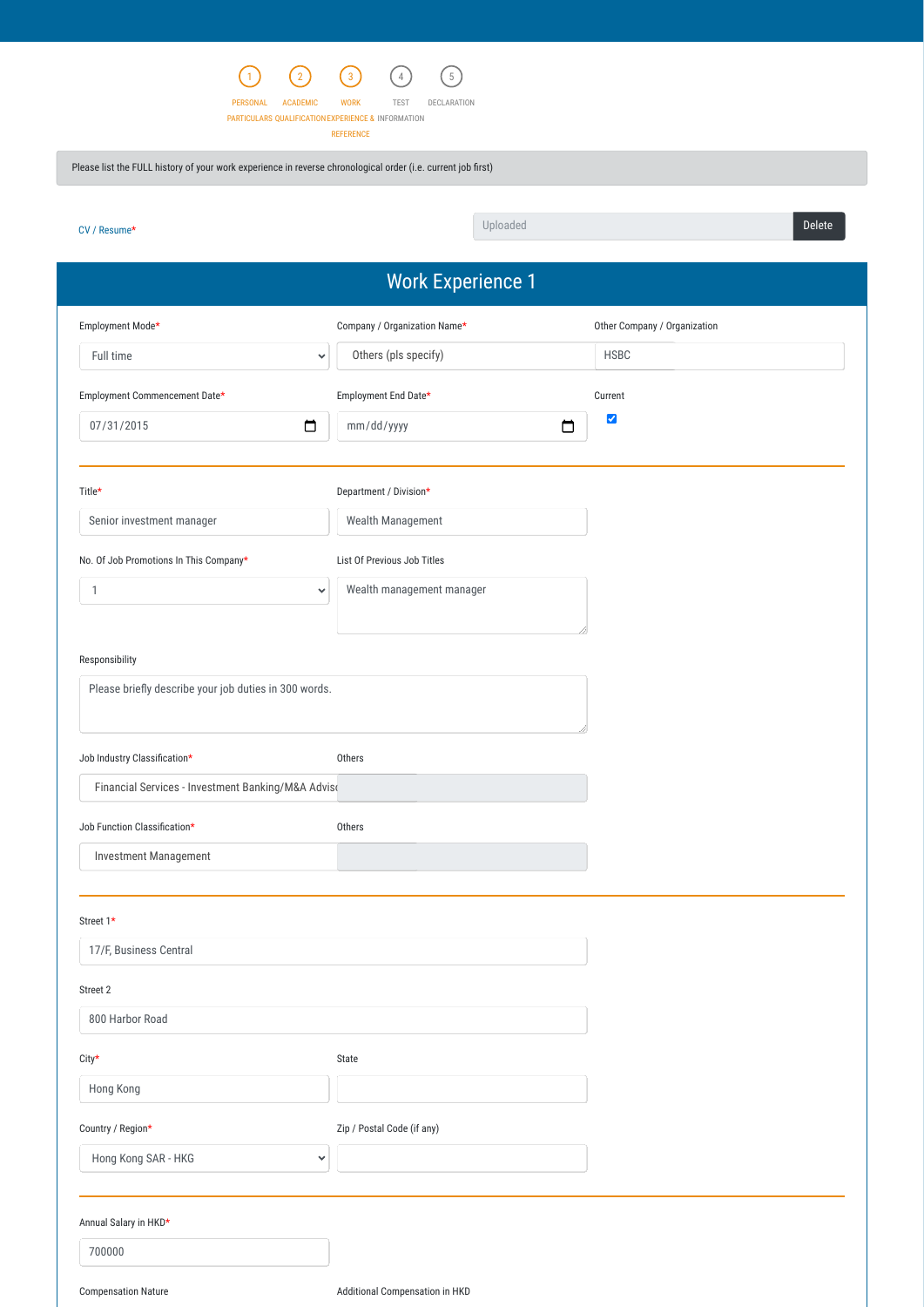You can submit your application even if the referees have not submitted the completed online reference form yet. However, you are advised to notify your referees in advance and provide enough lead time for reference completion.

| Business Nature*                                                              | Title of Immediate Supervisor                 |  |
|-------------------------------------------------------------------------------|-----------------------------------------------|--|
| Investment                                                                    |                                               |  |
| Number Of Employees*                                                          | Number Of Staff Under Your Direct Supervision |  |
| 1000                                                                          |                                               |  |
| Will you receive any company sponsorship for pursuing HKUST MBA program?<br>L |                                               |  |
| Sponsorship Amount in HKD*                                                    |                                               |  |
|                                                                               |                                               |  |
|                                                                               |                                               |  |

| <b>Previous</b> | <b>Add More</b> | Save | 'Next |
|-----------------|-----------------|------|-------|
|-----------------|-----------------|------|-------|



| <b>Reference 1</b>                                        |                                       |                                                                                                                                 |                       |
|-----------------------------------------------------------|---------------------------------------|---------------------------------------------------------------------------------------------------------------------------------|-----------------------|
| Salutation*                                               |                                       | Referee First Name*                                                                                                             | Referee Last Name*    |
| Mr.                                                       | $\checkmark$                          | William                                                                                                                         | Chan                  |
| Email*                                                    |                                       |                                                                                                                                 | Referee Relationship* |
| willchan@hkustmba.com                                     |                                       |                                                                                                                                 | Supervisor            |
| Company*                                                  |                                       | Job Title*                                                                                                                      | Phone Number*         |
| <b>HSBC</b>                                               |                                       | Head of Investment operation                                                                                                    | 12345678              |
| <b>MBA</b>                                                |                                       | Is your referee HKUST MBA/EMBA alumni?* (Community Succession Scheme)                                                           | $\checkmark$          |
|                                                           |                                       | You must indicate an HKUST MBA or EMBA alumnus/alumna's passport name and intake year in this referee section for verification. |                       |
| In which year did he/she join the program (intake year)?* |                                       |                                                                                                                                 |                       |
| 2001                                                      |                                       |                                                                                                                                 |                       |
|                                                           | Please fill in N\A if not applicable. |                                                                                                                                 |                       |

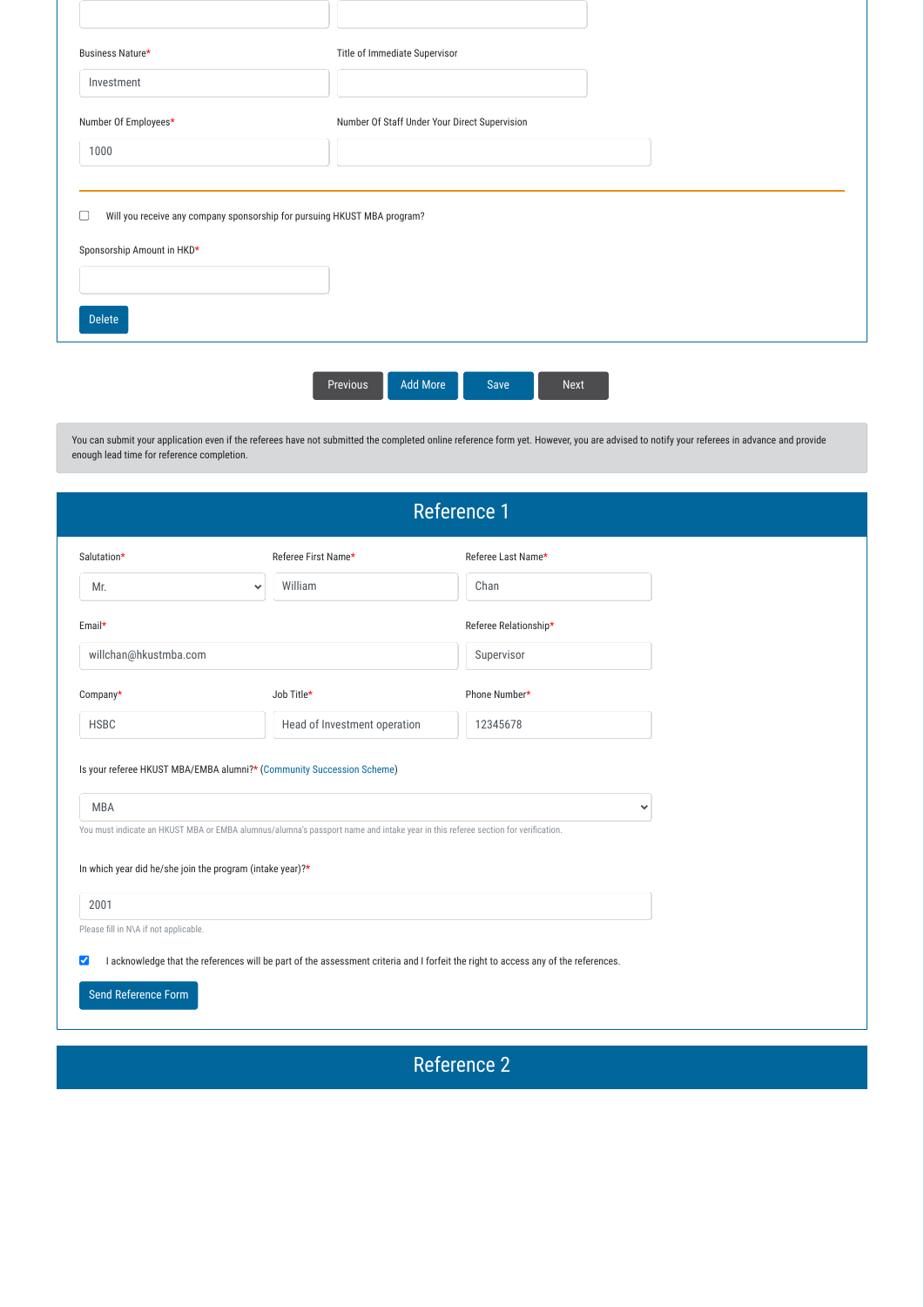| Salutation*                                                                                                                                                | Referee First Name*                                                                                                             | Referee Last Name*    |  |
|------------------------------------------------------------------------------------------------------------------------------------------------------------|---------------------------------------------------------------------------------------------------------------------------------|-----------------------|--|
| Ms.<br>$\checkmark$                                                                                                                                        | Man                                                                                                                             | S <sub>o</sub>        |  |
| Email*                                                                                                                                                     |                                                                                                                                 | Referee Relationship* |  |
| manso@ust.hk                                                                                                                                               |                                                                                                                                 | Supervisor            |  |
| Company*                                                                                                                                                   | Job Title*                                                                                                                      | Phone Number*         |  |
| <b>HSBC</b>                                                                                                                                                | <b>Associate Director</b>                                                                                                       | 987654321             |  |
| Is your referee HKUST MBA/EMBA alumni?* (Community Succession Scheme)<br>--None--<br>$\checkmark$                                                          |                                                                                                                                 |                       |  |
|                                                                                                                                                            | You must indicate an HKUST MBA or EMBA alumnus/alumna's passport name and intake year in this referee section for verification. |                       |  |
| In which year did he/she join the program (intake year)?*                                                                                                  |                                                                                                                                 |                       |  |
| N/A                                                                                                                                                        |                                                                                                                                 |                       |  |
| Please fill in N\A if not applicable.                                                                                                                      |                                                                                                                                 |                       |  |
| I acknowledge that the references will be part of the assessment criteria and I forfeit the right to access any of the references.<br>$\blacktriangledown$ |                                                                                                                                 |                       |  |
| Send Reference Form                                                                                                                                        |                                                                                                                                 |                       |  |
| Previous<br><b>Next</b><br>Save                                                                                                                            |                                                                                                                                 |                       |  |
| @ 2021 Copyright HKUST Business School. All rights reserved.                                                                                               |                                                                                                                                 |                       |  |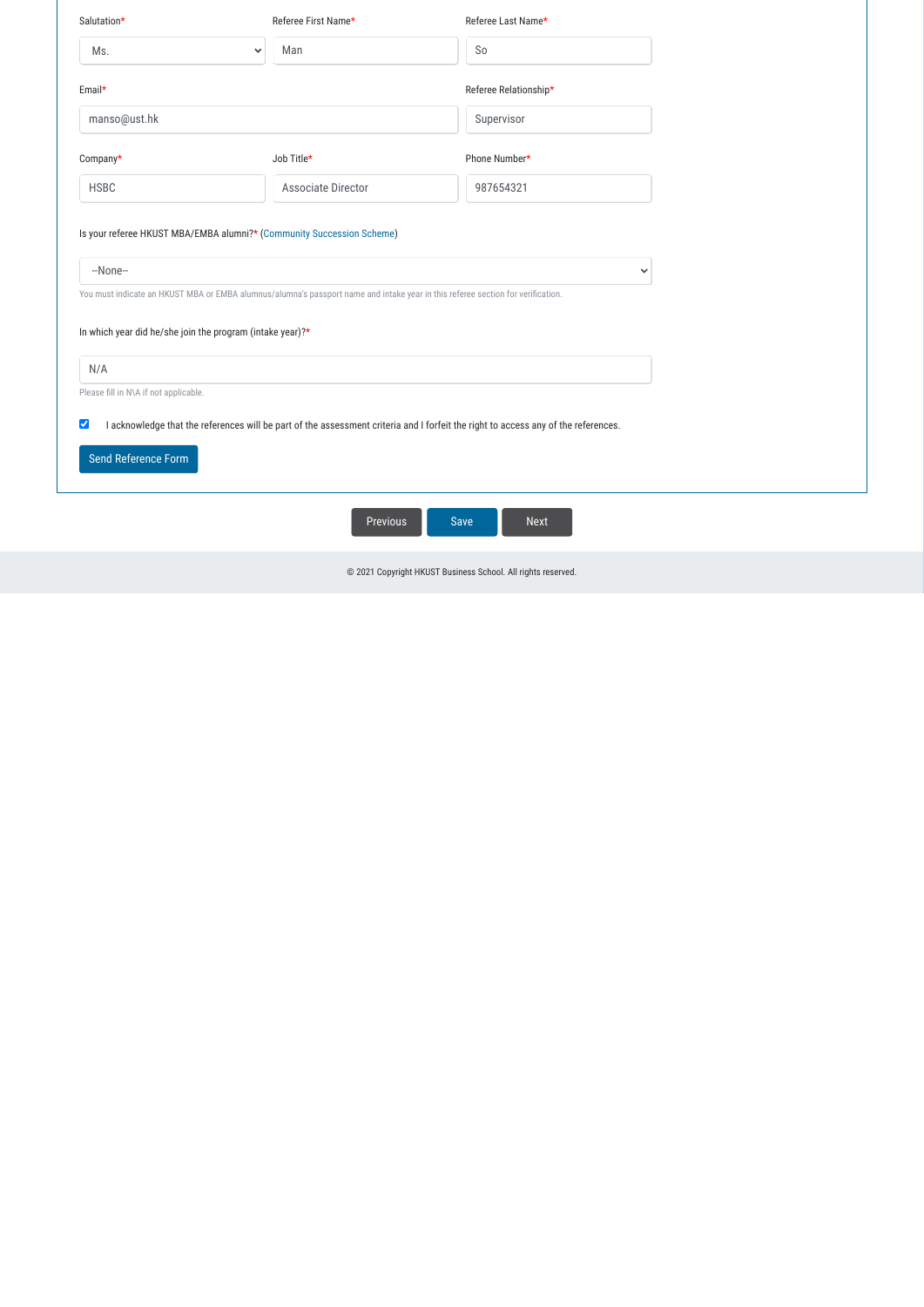You may submit your application first without the GMAT/ English score during the application stage. However, you are required to submit the sufficient score within one month after the application deadline. Please advise your exact date of getting the GMAT score for our consideration when you submit your application in our online system.

# GRE Record 1



## TOEFL / IELTS Record 1



| <b>GMAT Record 1</b>                                                      |         |                                        |         |
|---------------------------------------------------------------------------|---------|----------------------------------------|---------|
| GMAT ID (12 Digits)*                                                      |         | <b>GMAT Appointment No. (9 digits)</b> |         |
| 123456789123                                                              |         |                                        |         |
| GMAT is always REQUIRED for application.                                  |         |                                        |         |
| GMAT Date / Proposed Date of Test*                                        |         |                                        |         |
| 01/07/2020                                                                |         | $\Box$                                 |         |
| If you have not taken the test, please indicate your scheduled test date. |         |                                        |         |
| <b>Total Score</b>                                                        |         | % Below                                |         |
| 770.0                                                                     |         | 80                                     |         |
| Verbal Score                                                              | % Below | Quantitative Score                     | % Below |
| 35.0                                                                      | 90      | 55.0                                   | 85      |
| Analytical Writing Score                                                  | % Below | <b>Integrated Reasoning Score</b>      | % Below |
| 4.5                                                                       | 75      | $5.0$                                  | $\, 8$  |
| <b>Delete</b>                                                             |         |                                        |         |

| GRE ID (7 Digits)*              |         |                                                                           | GRE Date / Proposed Date of Test* |  |  |
|---------------------------------|---------|---------------------------------------------------------------------------|-----------------------------------|--|--|
|                                 |         | mm/dd/yyyy                                                                |                                   |  |  |
|                                 |         | If you have not taken the test, please indicate your scheduled test date. |                                   |  |  |
| Verbal Score                    | % Below | Quantitative Score                                                        | % Below                           |  |  |
|                                 |         |                                                                           |                                   |  |  |
| <b>Analytical Writing Score</b> | % Below |                                                                           |                                   |  |  |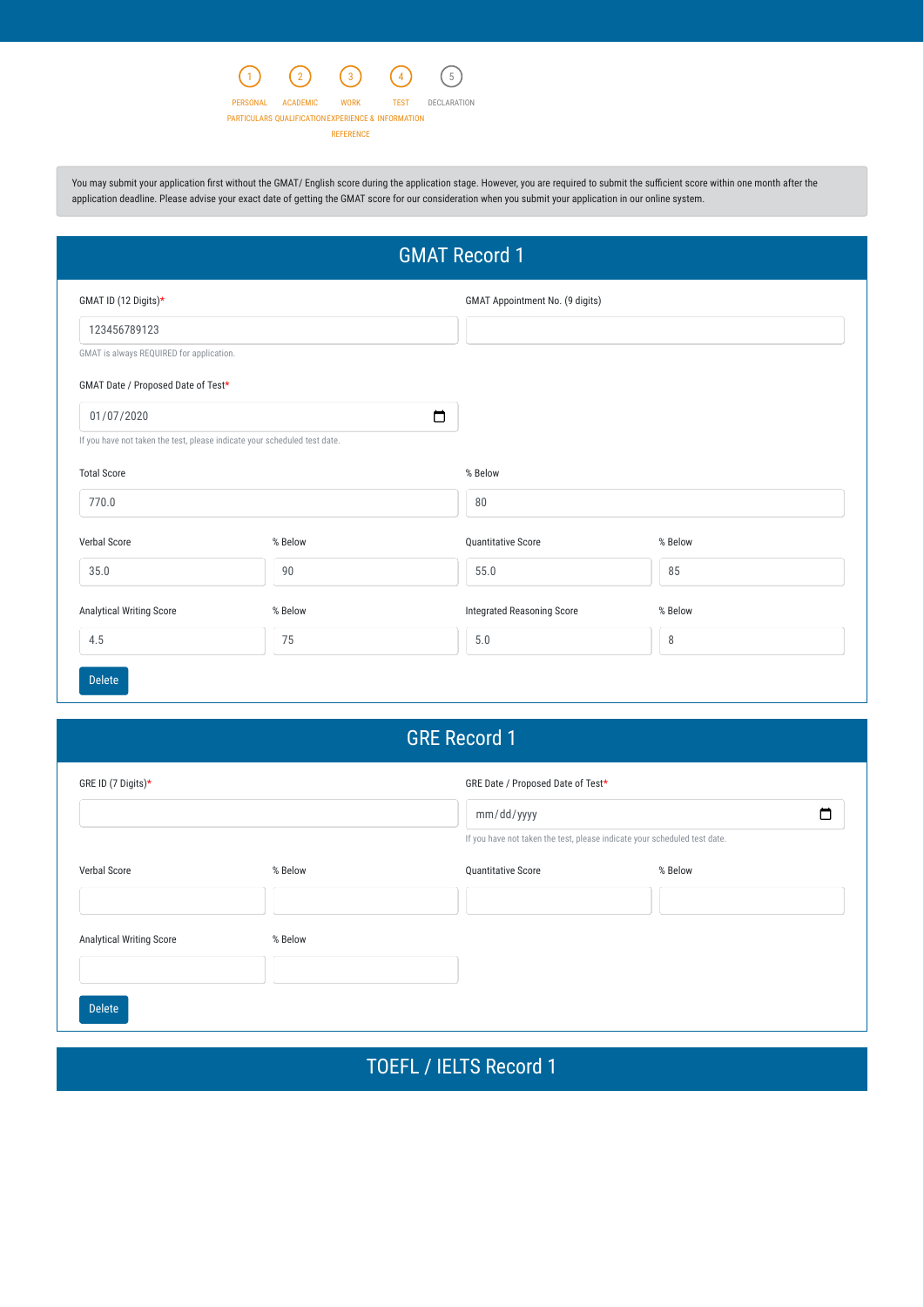| Type of English Proficiency Test                                    |                        | Exam Date / Proposed Date of Test* |                                                                           |  |
|---------------------------------------------------------------------|------------------------|------------------------------------|---------------------------------------------------------------------------|--|
| TOEFL - Internet-based<br>$\checkmark$                              |                        | 07/17/2019                         |                                                                           |  |
|                                                                     |                        |                                    | If you have not taken the test, please indicate your scheduled test date. |  |
| TOEFL Registration No. (16 digits) / IELTS Candidate No. (6 digits) |                        |                                    | IELTS Test Report Form No. (18 digits)                                    |  |
| 0000000000011111                                                    |                        |                                    |                                                                           |  |
| How to locate the IELTS Candidate No.                               |                        |                                    | How to locate the IELTS Test Report Form No.                              |  |
| <b>Total Score</b>                                                  |                        |                                    |                                                                           |  |
| 105.0                                                               |                        |                                    |                                                                           |  |
| <b>Reading Score</b>                                                | <b>Listening Score</b> | <b>Speaking Score</b>              | <b>Writing Score</b>                                                      |  |
| 100.0                                                               | 100.0                  | 100.0                              | 100.0                                                                     |  |
| <b>Delete</b>                                                       |                        |                                    |                                                                           |  |
|                                                                     |                        |                                    |                                                                           |  |

Previous Add More GMAT Record Add More GRE Record Add More TOEFL / IELTS Record Save Next Page

© 2021 Copyright HKUST Business School. All rights reserved.